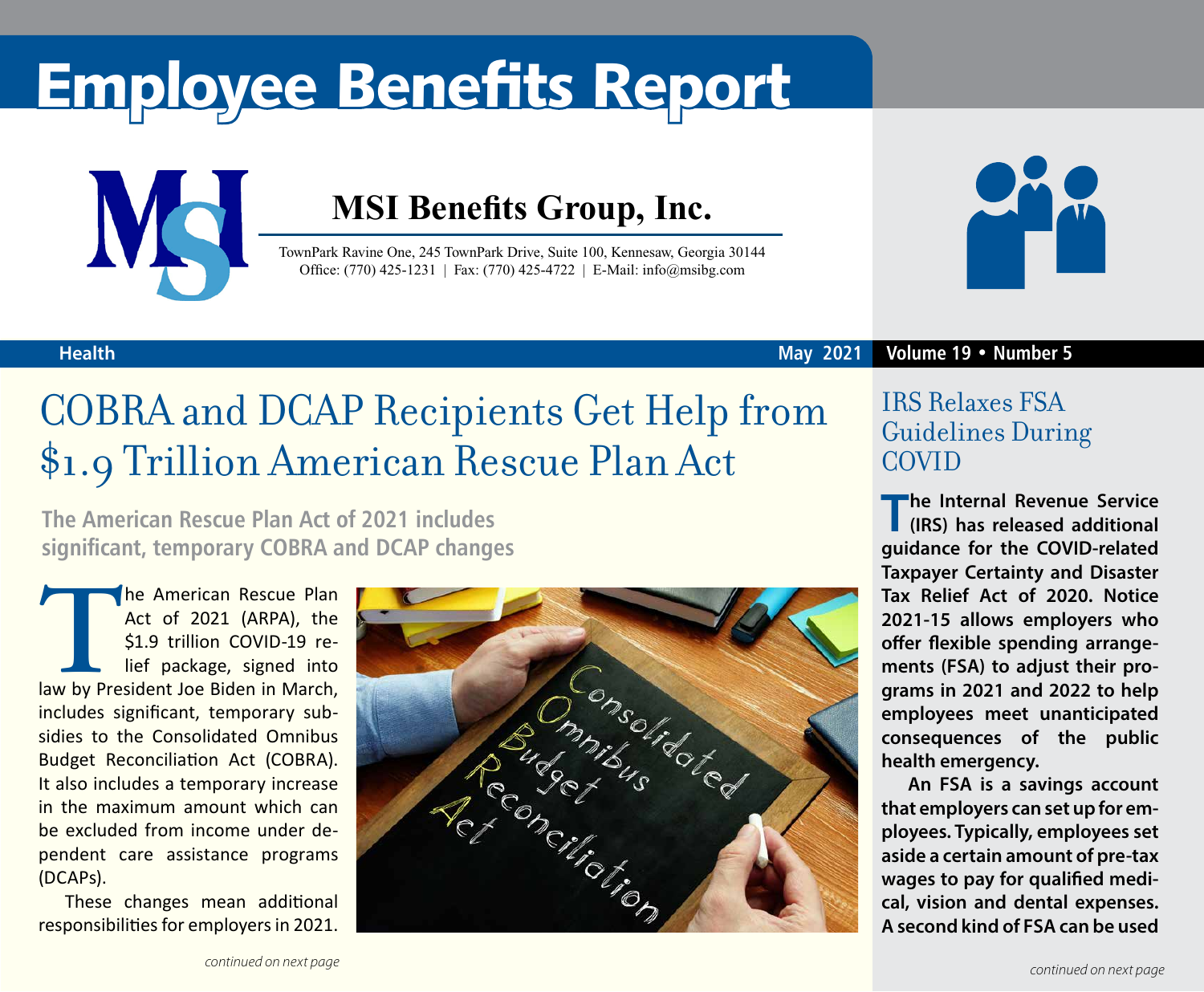#### **COBRA**

Employers who had 20 or more employees in the previous year must offer qualified employees and their families the opportunity to keep their group health benefits for a limited time. Qualifying circumstances include voluntary or involuntary job loss; reduction in hours; transitioning between jobs; death; divorce; and other life events.

Currently under COBRA, employees who are losing their jobs must pay the entire premium up to 102 percent of the cost to the plan sponsor. The new law features a 100 percent subsidy to pay COBRA premiums for certain Assistance Eligible Individuals (AEI). The federal government will use employer payroll tax credits to pay the subsidies. The premium subsidies began April 1, 2021 and will end on Sept. 30, 2021. All group health plans subject to COBRA, other than health flexible spending accounts (i.e., medical, dental, and vision), must provide the subsidy.

Employees who did not reduce their hours or leave their job voluntarily are eligible for the subsidy, while employees who voluntarily terminated their employment are not.

There is a time limit on the subsidy. Employees can get the subsidy for up to six months. Eligibility ends when one of these conditions is met:

- \* When the former employee's maximum period of COBRA coverage ends.
- $*$  On Sept. 30, 2021  $-$  the last day of the program.
- **\#\** If the former employee becomes eligible for coverage under another group health

plan or Medicare. COBRA recipients must notify their former employer if they become eligible for other coverage or pay a penalty (\$250 or 110% of the subsidy amount, whichever is more).

Employers should be prepared for the extra administrative work involved with subsidized COBRA premiums, which should be done in coordination with third-party administrators or COBRA administrators. Be sure to:

- **\*\*** Determine who may be eligible for the subsidy. This would include individuals who were COBRA eligible for the last 18 months. For instance, someone whose employment was terminated or whose hours were reduced in November 2019 would qualify for the subsidy since their 18-month eligibility would run through April 2021.
- **\*\*** Provide a revised COBRA notice to anyone who may be eligible for the subsidy. This will require employers to amend their current COBRA notice and election forms. The Department of Labor can provide a model notice to help ensure notices are issued correctly.
- Make sure COBRA premiums are not collected from COBRA recipients during the subsidy period.

Employers also are responsible for sending a notice between 45 and 15 days before the date an individual's subsidy will expire. No notice needs to be sent if the subsidy is expiring because the individual has become

**to pay for childcare expenses or for adults who cannot take care of themselves. Any funds in the account not spent by the employee within the plan year are usually forfeited, or if the plan allows, up to \$550 in the Health FSA may be allowed to rollover to the next year.** 

**Notice 2021-15 provides flexibility for employers to:**

- **K** Allow employees to carry over any un**used amounts from the 2020 and 2021 plan years**
- **KEXTER EXTERED FIGURE FIGURE:** EXTERIGNMENT FIGURE **curring claims for plan years ending in 2020 and 2021**
- \* Adopt a special rule regarding post**termination reimbursements from health FSAs**
- $*$  **Allow a special claims period and carryover rule for dependent care assistance programs when a dependent "ages out" during the COVID-19 emergency**

**Allow mid-year election changes for health FSAs and dependent care assistance programs for plan years ending in 2021.**

eligible for coverage under another group health plan or Medicare.

Employers may offer AEIs a different coverage option — provided it is also offered to active employees and doesn't cost more.

Although employers or insurers will pay 100% of the COBRA premium during the subsidy period, the federal government will provide reimbursement if they claim a cor-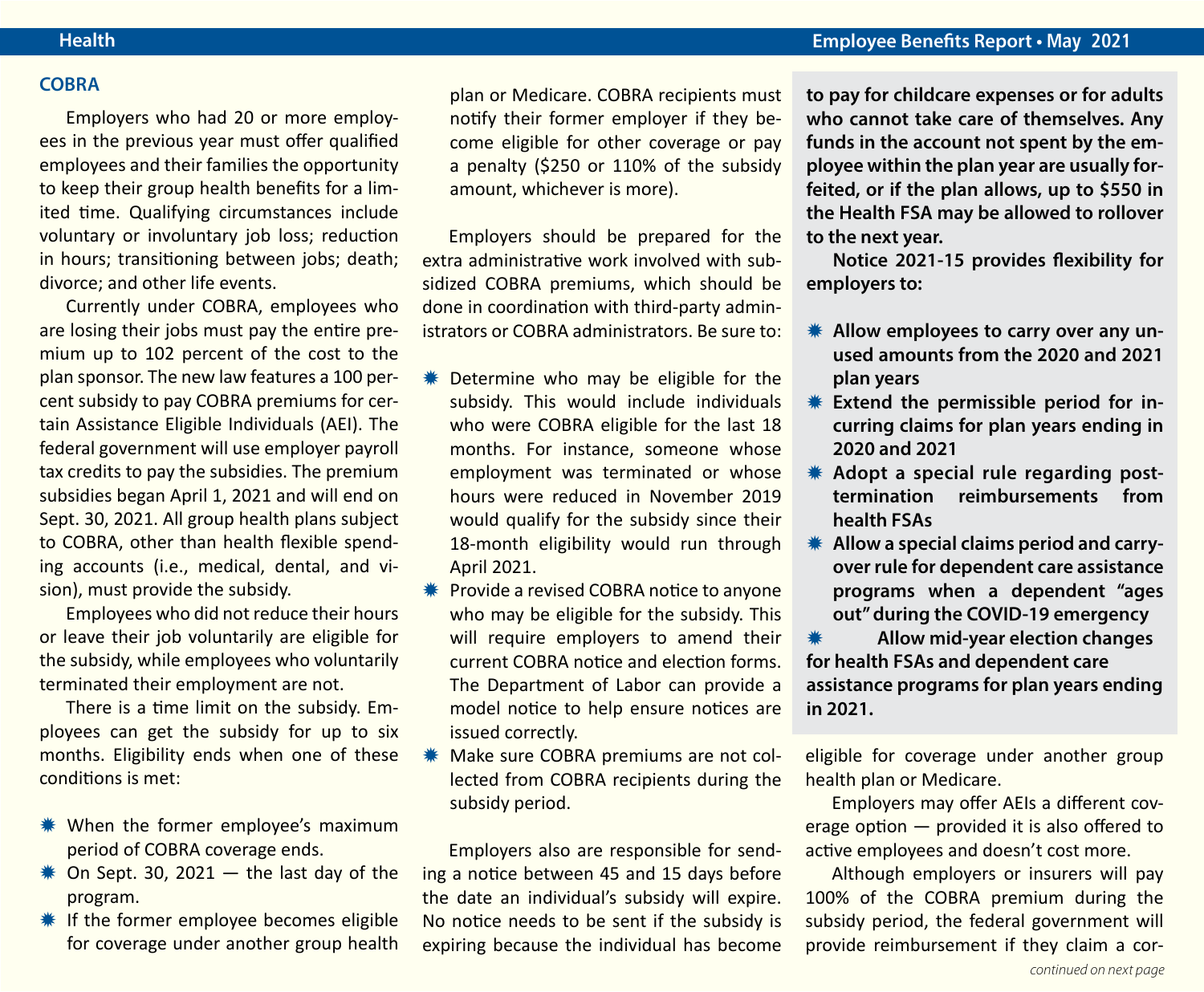responding credit against their Medicare payroll tax liability.

#### **DCAP Provisions**

A Dependent Care Assistance Program (DCAP) allows employees to get a tax break when they pay certain care expenses on behalf of qualifying dependents children, a disabled spouse, or legally dependent parents.

For 2021 only, ARPA increases the maximum DCAP benefits that can be excluded from income from \$5,000 to \$10,500 (\$2,500 to \$5,250 for married people filing separately). Employers may retroactively amend their DCAP plan no later than the last day of the plan year in which the amendment is effective, provided the plan follows its amended terms from the beginning of its effective date.

For more information about the American Rescue Plan, talk to your broker or visit [www.congress.](http://www.congress.gov/117/bills/hr1319/BILLS-117hr1319enr.pdf) [gov/117/bills/hr1319/](http://www.congress.gov/117/bills/hr1319/BILLS-117hr1319enr.pdf) [BILLS-117hr1319enr.pdf](http://www.congress.gov/117/bills/hr1319/BILLS-117hr1319enr.pdf).

### Does an ESOP Make Sense for Your Company?

**Looking for ways to supplement your company's 401(k) retirement plan? Want to reward employees who helped build your business? Looking for ways to facilitate succession planning?**

**For some firms, an Employee Stock Ownership** Plan (ESOP) could be an option.

An ESOP is an employee benefit plan that gives workers ownership interest in the company. The selling shareholder, as well as the participants in the plan, receive various tax benefits.

Companies often use ESOPs to align the interests of their employees with those of shareholders. The concept implies that plan participants will do what is best for shareholders, since the participants themselves are shareholders.

An ESOP is also a way to establish a transition plan by creating a market for the company's stock. This way the company can sell the business gradually instead of exiting suddenly, even as it establishes an ownership culture within the company.

A company can sell stock to employees by:

- $*$  **Giving them shares as a bonus.**
- \* Allowing them to receive stock options.
- $*$  Paying dividends in stock through a profit-sharing plan
- \* Allowing them to buy company stock directly through ESOPs.

#### **Tax Advantages to Starting an ESOP**

Both plan participants and the company can get tax deductions with an ESOP.

When the ESOP borrows money to buy shares,



the company can make tax-deductible contributions to the plan to repay the loan. Contributions to repay principal are deductible up to 25 percent of the plan participants' payroll; however, interest is always deductible.

ESOPs don't pay federal income tax, and employees don't pay income tax on stock put into their ESOP accounts until they take distributions. However, they will have to pay a 10 percent penalty in addition to the income tax if they take a distribution prior to age 59 ½. They can avoid that penalty and defer taxes if they roll the money into an IRA or another qualified plan.

Employers who own a C-corporation and sell 30 percent or more of their stock to the ESOP can de $fer - or maybe avoid - the capital gains tax. How-$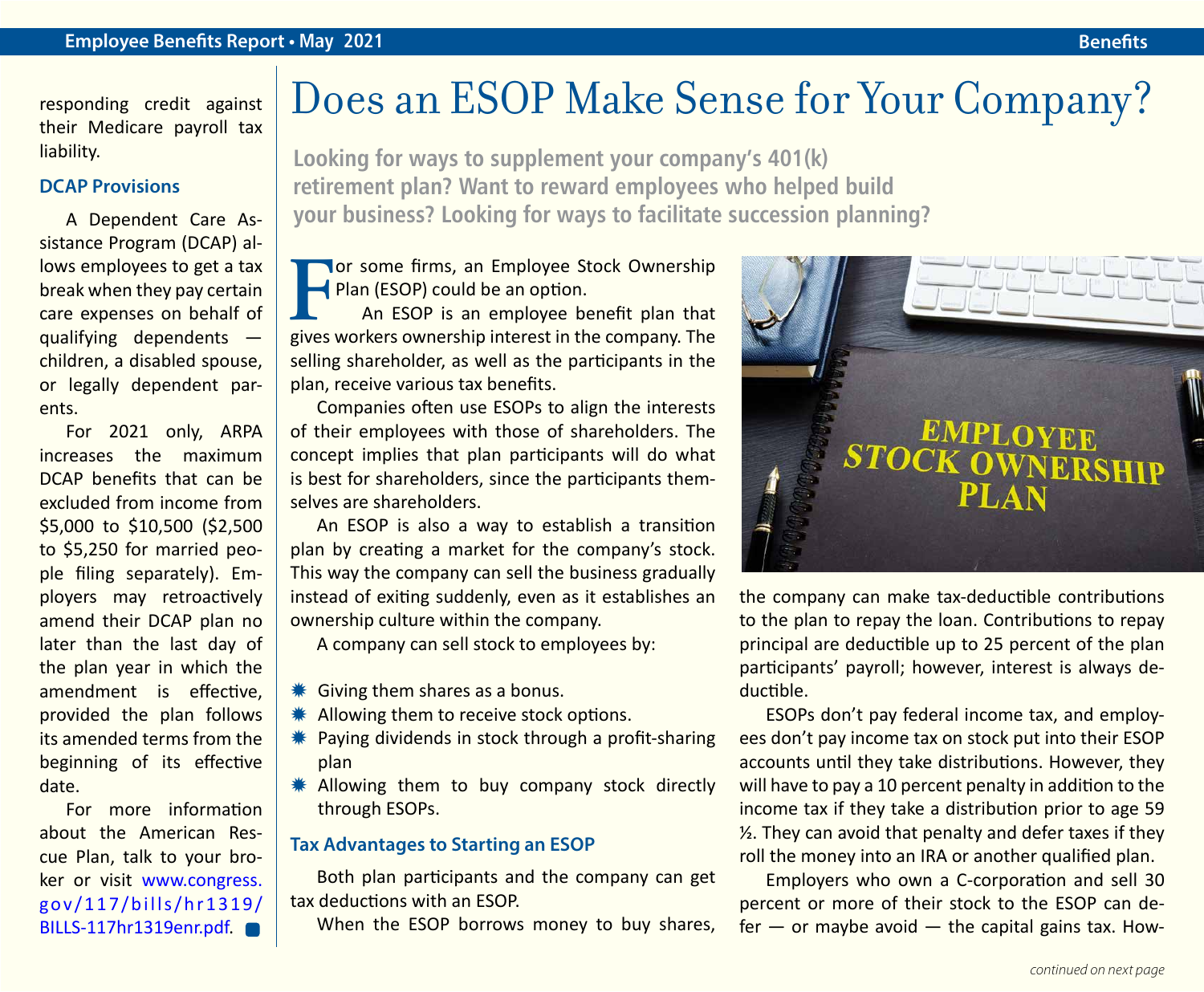#### **Employee Benefits Report • May 2021 Health Plans Health Plans Health Plans**

ever, the sales proceeds must be reinvested into stocks, bonds, or other securities of U.S. operating companies — but not into government bonds or mutual funds.

#### **How to Start an ESOP**

It's critical to do a valuation before implementing a plan. Plus, a feasibility study will be needed if there is any doubt about the ESOP's ability to repay the loan. An analysis can reveal how much extra cash flow the company has available to devote to the ESOP and whether it's adequate. Employers must also consider the effect of other benefit plans on cash flow. And lastly, there should be an estimate of what it would cost to repurchase stock.

An employer should establish a trust to buy stock. The ESOP trust will own the stock and allocate shares to individual employee's accounts.

A trustee must be chosen to oversee the plan. This can be someone from within the firm, but some private and most public companies hire an outside trustee.

Usually, all full-time employees age 21 and over have the option of participating in the plan. Allocations are usually based on an employee's pay. Plus, as employees accumulate seniority, their right to exercise the full privilege of the shares in their account increases; a process known as vesting. Employees must be 100 percent vested within three to six years.

Employees get the stock after they leave the company, so the company must offer to buy the shares back unless there is a public market for them.

#### **Drawbacks to an ESOP**

The cost of setting up even a simple ESOP could be as much as \$40,000 or more. Another cost to keep in mind is that any time a company issues new shares, the stock of existing owners is diluted. Plus, private companies must repurchase a departing employee's shares, which could represent a major expense if a large number of workers all quit or retire at the same time.

The ESOP must pay no more than fair market value for company shares; so, as a transition plan, the principals of the employer will probably make more money by selling the company outright or taking it public.

Also, employers can only use an ESOP in C- or S-corporations, not partnerships or most professional corporations.

## How Carve-Outs Lower Health Plan Costs

**Employers who self-fund or level fund their health coverage benefits can lower their costs by working with third-party contractors to manage aspects of their plan using a practice called carve-outs.**

**A** *carve-out allows self-* insuring employers to isolate specific risks within the scope of health insurance coverages they insuring employers to isolate specific risks within the scope of provide. The third-party vendor assumes financial risk for the carve-outs for which it receives a flat fee from the employer. A carve-out can include the majority of a plan or just a single benefit such as pharmacy or addiction services.

In addition to reducing the costs of providing employee health coverage, employers also use carve-outs to:

- $*$  Ensure consistent access to medical care
- $*$  Provide comprehensive health care, and
- **\*** Minimize bureaucracy.

Carve-out areas typically include products that may be considered too costly under a regular group policy, such as:

- **\*\*** Prescription drug benefits
- $*$  Drug and alcohol addiction services
- **Wental illness screening, di**agnosis and treatment benefits
- $*$  Burn units
- $*$  Cardiac care
- $*$  Trauma
- $*$  Visual services
- **\*\*** Dental services
- **\*\*** Neonatal intensive care
- **⊘** Organ transplant

Carve-outs are often a good fit for large, self-funded employers. These entities, because of their large group size, can access a wider selection of vendors and leverage their size to negotiate better rates. Large employers also usually have the internal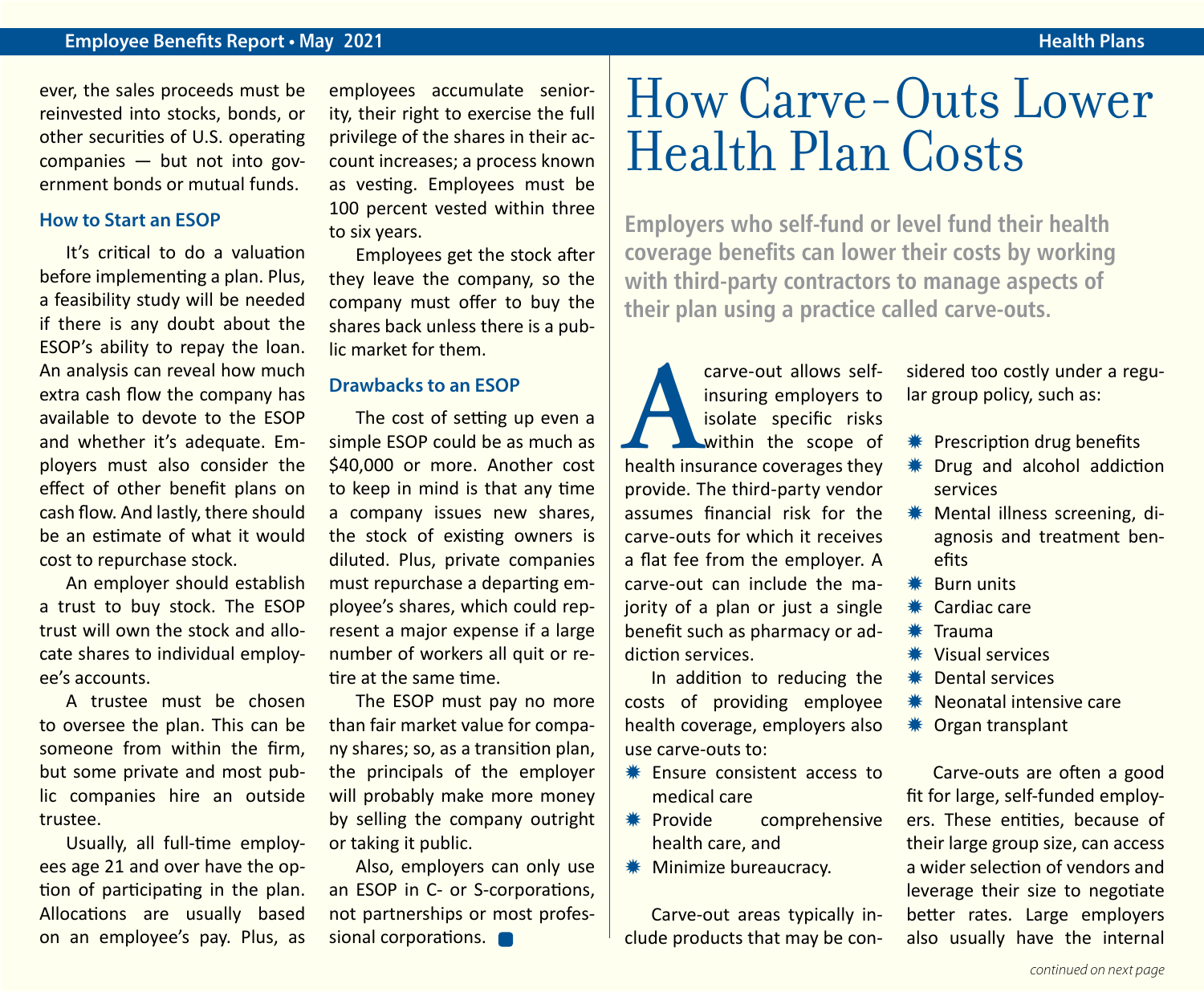#### **Health Plans Employee Benefits Report • May 2021**

resources to manage multiple insurance vendors and to educate employees on which vendor to use. Mid-sized employers typically rely on an experienced insurance broker for assistance or an outside administrator to provide risk management services.

#### **Advantages**

The most obvious advantage of a carve out is the ability to offer better options and manage costs better through experienced vendors. For instance, the cost of drugs is a

major expense and a company acting alone can incur serious financial debt if an employee is prescribed an expensive drug. With a carve-out, a third-party vendor may assume the financial risk to provide the coverage in exchange for a negotiated flat fee.

Carve-outs are appealing because they lock in a fixed price, enabling managers to better predict plan expenses. They also remove volatile areas of care from the plan.

Employees often appreciate carve-outs because it means their plan provides high



quality care for people with specialty pharmacy requirements, behavioral health challenges and chronic illnesses.

#### **Disadvantages**

The administration of your group health plan can be challenging to coordinate — depending on how many vendors you add. For instance, you will need to draft multiple pharmacy and medical contracts since you will often be dealing with more than one vendor for different products. This can place an additional administrative burden on your human resources department.

Other risks include:

- Problems with legal recourse and first-loss coverage. When filing a claim, the issue of first loss must often be dealt with. "First loss" is when someone carries multiple policies for an illness or injury. Who is responsible for "first loss" must be determined and paid by one or the other providers or apportioned among multiple parties (it can get complicated).
- $*$  The possibility that the health insurance company will fail to meet its obligations.
- **\* Third-party provider's performance may** not meet your requirements.

Carve-outs also require more employee education since participants may need to go to different vendors for different services.

And, while carve-outs can reduce specific risks, they never will reduce the overall risk to the company's plan. Please contact us for more information.